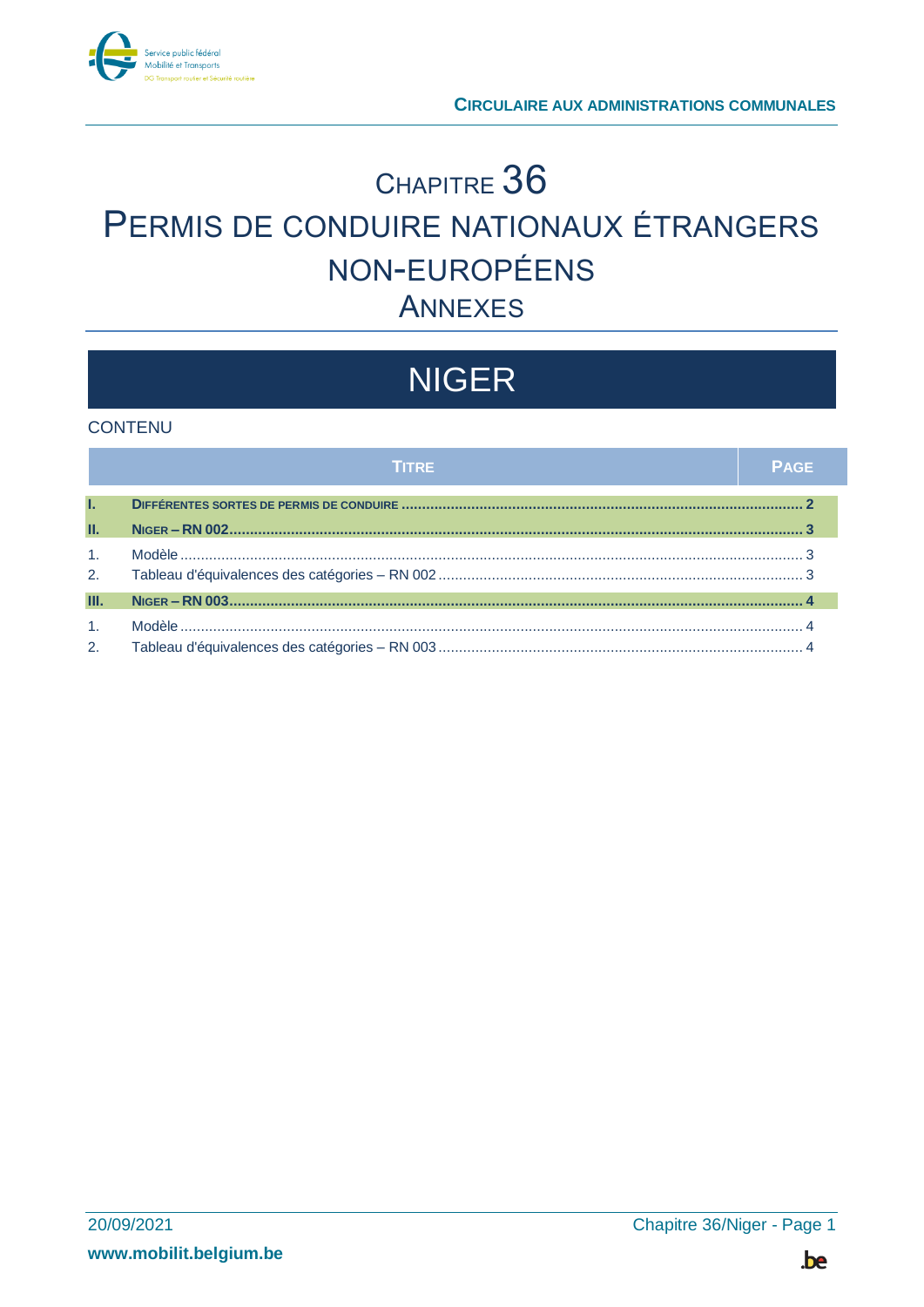

## <span id="page-1-0"></span>**I. DIFFÉRENTES SORTES DE PERMIS DE CONDUIRE**

| <b>RÉFÉRENCE</b><br><b>DU PERMIS</b> | <b>IMAGE</b>                                                                                                                                                                                                                                                                                                          | <b>DÉLIVRÉ</b><br>À PARTIR DE | <b>DÉLIVRÉ</b><br><b>JUSQU'AU</b> | <b>VALIDITÉ</b><br><b>DU</b><br><b>DOCUMENT</b> |
|--------------------------------------|-----------------------------------------------------------------------------------------------------------------------------------------------------------------------------------------------------------------------------------------------------------------------------------------------------------------------|-------------------------------|-----------------------------------|-------------------------------------------------|
| <b>RN 002</b>                        | <b>IBOOPERANT PRODUCT</b><br>CAFERE CISERIE FRAN<br>HEFURLIQUE DU HUER<br><b>PALMITTE</b><br><b>Call of Concerts</b><br>manipurese in near on version<br>PERMIS DECONDUNE<br><b>MARINER</b><br><b><i><u>Statute Inserte</u></i></b><br><b>RRDS ANNIHEIS NUMBER</b><br><b>SAN AND H</b>                                |                               |                                   |                                                 |
| <b>RN 003</b>                        | <b>RÉPUBLIQUE DU NIGER<br/>MINISTÈRE DES TRANSPORTS</b><br>PERMIS DE CONDUIRE<br>1. Nom: ABADI<br>2. Pténom: OMIATA<br>3. Date de naissance: 10.01.1977<br>4. Lieu de naissance: Bellandé<br>5 Date de délivrance: 17.01.2007<br>6. Numéro du permis 00111 NY<br>7. Résidence: Niamey<br>8. Mention:<br>Restrictions: |                               | <b>Délivré</b><br>actuellement    |                                                 |

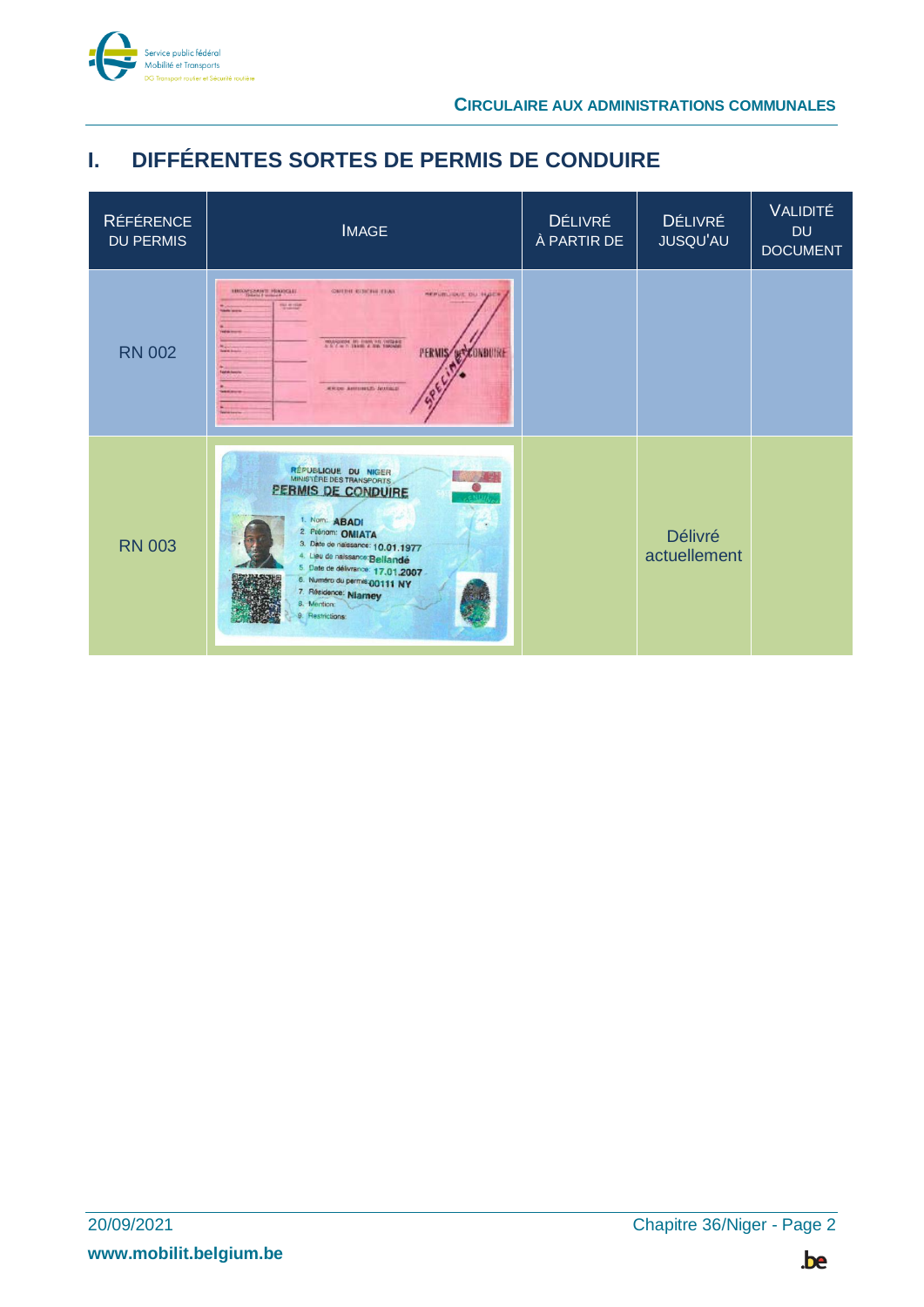

### <span id="page-2-0"></span>**II. NIGER – RN 002**

### <span id="page-2-1"></span>**1. MODÈLE**

| <b>IBOOKSMAT HUNGALI</b><br>mussing.<br>۰<br><b>Toleda</b> laneras     | CRITIC COUNT LINE                                    | HERVIS VIOLE OU HUSER<br><b>College of Assessed</b> |  |
|------------------------------------------------------------------------|------------------------------------------------------|-----------------------------------------------------|--|
| <b>Federal Money Inc.</b><br><b>Magazine</b><br><b>Telefith School</b> | MUSCODE IN HAN 20 INDEE                              |                                                     |  |
| <b>Table Associa</b><br>______<br><b>SERVICE</b>                       | <b>RRDS ANTIHELD NUMBER</b><br><b>Contractor</b> and |                                                     |  |
| ۰<br>Telefonik dopozition-<br><b>Start of Adding Security</b>          |                                                      |                                                     |  |

### <span id="page-2-2"></span>**2. TABLEAU D'ÉQUIVALENCES DES CATÉGORIES – RN 002**

| CATÉGORIE ÉTRANGÈRE | CATÉGORIE CORRESPONDANTE    |
|---------------------|-----------------------------|
| A <sub>1</sub>      |                             |
| $\overline{A}$      |                             |
| B                   | B                           |
| C                   |                             |
| D                   |                             |
| E                   |                             |
| F                   | <b>B</b> + attestation CARA |